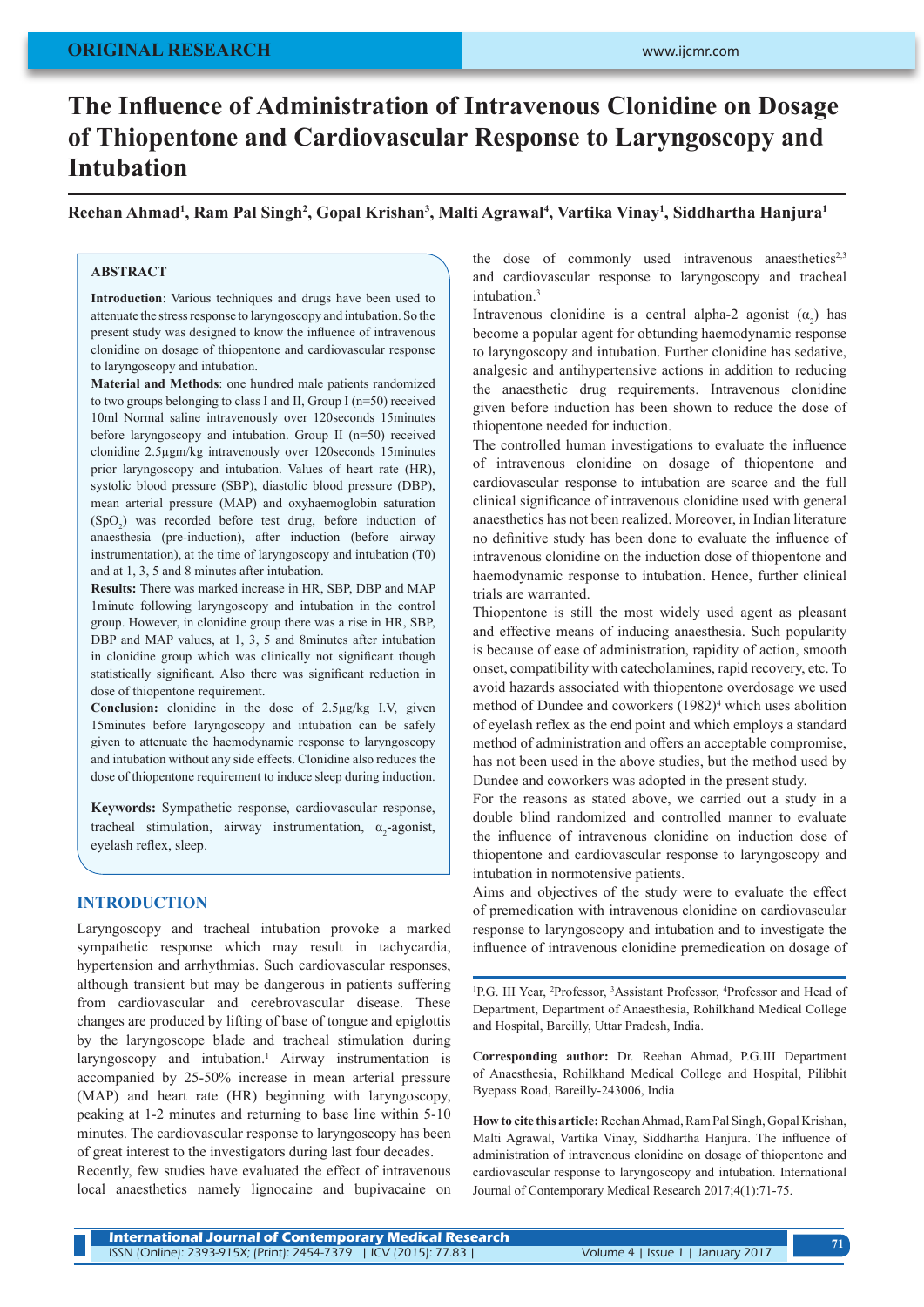thiopentone required to induce sleep.

# **MATERIAL AND METHODS**

One hundred normotensive male patients of ASA class I and II were included in this study after approval of the ethical committee of our institute. The patients were randomized to one of the two groups between age group of 20 to 50years, weighing between 40 to 55kilograms and comparable with respect to all other independent identifiable variables known to affect the sensitivity to thiopentone and undergoing elective surgery under general anaesthesia.

#### **Exclusion Criterion**

- 1. Patients suffering from cardiorespiratory problems major systemic illnesses, hypertension, hepatic dysfunction, renal, psychiatric and neurological disorders.
- 2. Allergy to barbiturates and taking drug treatment known to affect heart rate and pressure.
- 3. Patients in whom thiopentone is contraindicated. For e.g. Allergic to sulphur drugs, porphyria etc.
- 4. Patients in whom difficult intubation is anticipated.
- 5. Uncooperative patients.
- 6. Alcoholics and smokers.

#### **Pre-operative Visit**

All the patients were visited day before surgery and examined thoroughly. Written and informed consent taken from all the patients and after explaining the procedure. Patients were advised nil per orally six hours to solids and three hours for clear fluids prior to surgery. No sedatives and hypnotics were advised night before surgery.

#### **Anaesthetic Technique**

The study population were randomly divided into two groups, 50 patients in each group.

Group I - Control group (n=50) received 10ml of normal saline intravenously over 120seconds, 15minutes prior to laryngoscopy and intubation.

Group II - Study group (n=50) received injection clonidine  $2.5\mu$ gmkg<sup>-1</sup> (to the nearest 10  $\mu$ gm), diluted in 10ml normal saline, intravenously over 120seconds, 15minutes prior to laryngoscopy and intubation.

On arrival of patient in operating room, an 18 gauge intravenous cannula was inserted and infusion of normal saline started. Patients were connected to multichannel monitor to record the baseline heart rate (HR), electrocardiogram (ECG), noninvasive systolic blood pressure (SBP), diastolic blood pressure (DBP), mean arterial pressure (MAP) and oxyhaemoglobin saturation (SpO<sub>2</sub>).

The Heart rate and rhythm also monitored from continuous visual display of electrocardiogram (lead II). After recording the baseline readings, patients received clonidine 2.5microgram per kg diluted in 10ml normal saline intravenously over 120 seconds, 15minutes before laryngoscopy and intubation, and in control group normal saline 10ml given intravenously over 120seconds. The study drug was prepared by the senior anaesthetist who was not involved with the study. The observer as well as patient was blinded to the study. All the observations were made by same observer to eliminate subjective error.

All the patients were premedicated with injection glycopyrrolate

0.2mg intravenously before pre-oxygenation and preoxygenated for 3minutes prior to induction.

For the purpose of this study, the endpoint "sleep" was taken as the moment when the eyelash reflex was abolished. A clear freshly prepared and adequately mixed solution of thiopentone in a concentration of 2.5% administered to all patients in this study; 2.0mgkg-1 (to the nearest 25mg) was given over 10seconds and after a further 30seconds the eyelash reflex was tested. If present, again a 25mg incremental dose was given over 1-2seconds and the eyelash reflex was again tested after 15seconds. Further increments of 25mg were given over 1-2seconds every 15seconds as necessary until the eyelash reflex was abolished. The total dose found necessary to abolish the eyelash reflex was recorded and this dose referred to as the "induction dose". Additional dose of thiopentone might be given, if necessary, to allow endotracheal intubation. This additional dose was not be recorded.

The endotracheal intubation was facilitated with suxamethonium chloride (1.5mgkg-1). Steps were taken to ensure that laryngoscopy and intubation completed within 15seconds. Any patient who strains and takes more than 15seconds to intubation, or required a second attempt of intubation was excluded from the study.

Anaesthesia was maintained with  $66\%$  nitrous oxide (N<sub>2</sub>O) in oxygen  $(O_2)$ , 0.5% halothane and inj. pentazocine 30mg and intermittent uses of adequate doses of inj. vecuronium and intermittent positive pressure ventilation (IPPV) to maintain normocarbia.

Pentazocine was given to the patient 8minutes after intubation but before start of the surgery. At the end of surgical procedure, residual neuromuscular blockade antagonized with neostigmine 0.05mgkg-1 and atropine 0.02mgkg-1. After successful reversal, trachea was extubated.

Any episode of hypertension (>30% of pre-induction levels), hypotension (<90 mmHg systolic), tachycardia (>30% of preinduction heart rate) and bradycardia (< 50 beats per minute) noted. Untoward side effects like nausea, vomiting, dryness of mouth, vertigo, etc. either complained of or observed was noted. Values of heart rate (HR), systolic blood pressure (SBP), diastolic blood pressure (DBP), mean arterial pressure (MAP), and oxyhaemoglobin saturation  $(SpO<sub>2</sub>)$  recorded before test drug, before induction of anaesthesia (pre-induction), after induction (before airway instrumentation), at the time of laryngoscopy and intubation (T0) and at 1, 3, 5 and 8minutes after intubation.

# **STATISTICAL ANALYSIS**

Microsoft office 2007 was used for the statistical analysis. Descriptive statistics like mean, SD and percentages were used for interpretation of data.

# **RESULTS**

#### **Intergroup Comparison of mean heart rate changes in response to laryngoscopy and intubation.**

Statistical comparison between two groups showed that the increase in mean HR observed in group I was statistically highly significant when compared to increase in mean HR in group II (*p<*0.01) at baseline, preinduction, induction, intubation and 1, 3, 5 and 8minutes following intubation (Table-1).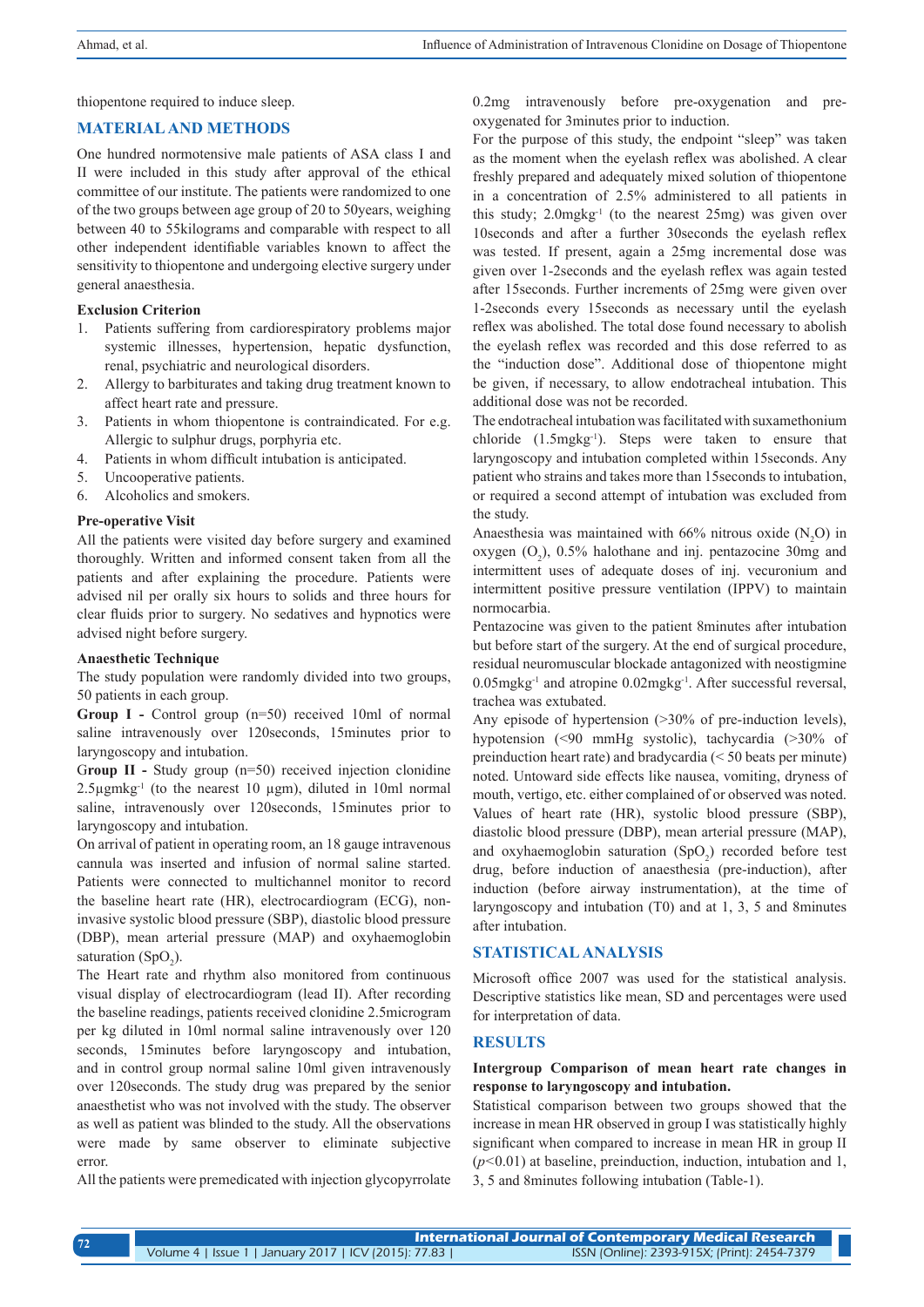# **Intergroup comparison of mean systolic blood pressure (SBP) changes in response to laryngoscopy and intubation at different intervals.**

Increase in mean SBP observed in group I was statistically highly significant when compared to increase in mean SBP in the group II  $(p<0.01)$  at baseline, pre induction, induction, intubation, 1, 3, 5 and 8 minutes following intubation (table-2). Intergroup comparison of Mean Diastolic Blood Pressure (DBP in mmHg) changes in response to laryngoscopy and intubation at different time intervals.

Increase in mean DBP observed in group I was statistically highly significant when compared to increase in mean DBP in the group II  $(p<0.01)$  at induction, intubation, 1, 3, 5 and 8minutes following intubation (Table-3).

#### **Intergroup comparison of mean arterial pressure (MAP) changes in response to laryngoscopy and intubation at different time intervals.**

Increase in MAP observed in group I was statistically highly significant when compared to increase in MAP in the group II (*p<*0.01) at pre induction, induction, intubation, 1, 3, 5 and 8 minutes following intubation (Table-4).

#### **Dose of thiopentone required for induction in control and clonidine group.**

Statistical evaluation shows, in group I mean dose of thiopentone required for loss of eye lash reflex is 223.0±26.5 (Mean±SD) mg i.e (4.26mg/kg) and in group II mean dose is 133.5±16.5 (Mean±SD)mg (2.56mg/kg). Statistical comparison between the groups showed that the statistically significant reduction in dose of thiopentone required for induction in group II *p<*0.05.

#### **DISCUSSION**

#### **Changes in heart rate (HR) at various time intervals**

In the present study, following laryngoscopy and intubation at 1,3 and 5minutes mean HR increased by 40.6bpm vs. 9.46bpm, 31.6bpm vs. 4.5bpm and 25.4bpm vs. 1.7bpm in control and clonidine group respectively which was statistically highly significant (*p<*0.01). (Table-1)

Various authors have found a similar response to I.V. clonidine at 1min after intubation. Zalunardo MP et al.<sup>8</sup> used clonidine 3µg/kg and found that following laryngoscopy and intubation at 1min HR increased by 23bpm in control group and by only 6bpm in the clonidine pre-medicated group. Altan A et al.<sup>10</sup> used clonidine 3µg/kg and found that, following laryngoscopy and intubation, HR increased by 10 bpm in the control group, whereas in the clonidine group, HR decreased by 10bpm, which was statistically highly significant  $(p<0.01)$ . Ray M et al.<sup>11</sup> used clonidine 3µg/kg and found that following laryngoscopy and intubation, HR at 1min increased by 19bpm in control group and only 1bpm in clonidine group, the difference was statistically significant

Above authors, have found a statistically significant obtundation of heart rate response to intubation at 1minute in clonidine premedicated group which concurs with our study. We could not compare our results with other authors as they have not noted the haemodynamic parameters at 3 and 5 minutes after intubation.

#### **At 8 minutes after intubation**

In our study even at 8minutes after intubation, there was an

| <b>Mean Heart</b>                                         | <b>Group I</b>                | <b>Group II</b>               | t-value | <i>p</i> -value |
|-----------------------------------------------------------|-------------------------------|-------------------------------|---------|-----------------|
| Rate                                                      | (control)                     | (clonidine)                   |         |                 |
|                                                           | $(\text{mean} \pm \text{SD})$ | $(\text{mean} \pm \text{SD})$ |         |                 |
| <b>Baseline</b>                                           | $84.48\pm9.86$                | $86.10 \pm 13.44$             | 0.687   | $0.494*$        |
| Preinduction                                              | $89.10 \pm 10.56$             | $85.74 \pm 12.93$             | 1.423   | $0.158*$        |
| Induction                                                 | $93.16 \pm 12.09$             | $84.68 \pm 12.21$             | 3.489   | $0.001*$        |
| Intubation                                                | $119.20 \pm 11.16$            | $90.60 \pm 11.86$             | 12.410  | $0.000*$        |
| 1 minute                                                  | 125.08±9.31                   | $95.56 \pm 12.66$             | 13.275  | $0.000*$        |
| 3 minute                                                  | $116.14\pm8.69$               | $90.60 \pm 11.06$             | 12.833  | $0.000*$        |
| 5 minute                                                  | $109.88 \pm 8.97$             | $87.82 \pm 10.76$             | 11.130  | $0.000*$        |
| 8 minute                                                  | $97.48 \pm 9.49$              | $85.96 \pm 10.01$             | 5.904   | $0.000*$        |
| Table-1: Showing intergroup comparison of mean heart rate |                               |                               |         |                 |
| changes in response to laryngoscopy and intubation.       |                               |                               |         |                 |

| <b>Mean SBP</b>                                                       | <b>Group I</b>    | <b>Group II</b>   | t-value | <i>p</i> -value |
|-----------------------------------------------------------------------|-------------------|-------------------|---------|-----------------|
| (mmHg)                                                                | (control)         | (clonidine)       |         |                 |
|                                                                       | $(Mean \pm SD)$   | $(Mean \pm SD)$   |         |                 |
| <b>Baseline</b>                                                       | $127.90 \pm 5.62$ | 122.74±9.25       | 3.371   | $0.001*$        |
| Preinduction                                                          | $130.84 \pm 5.86$ | $122.12 \pm 7.29$ | 6.590   | $0.000*$        |
| Induction                                                             | $127.26 \pm 5.72$ | $120.48 \pm 7.28$ | 5.177   | $0.000*$        |
| Intubation                                                            | $145.34\pm4.58$   | $127.30\pm8.60$   | 13.087  | $0.000*$        |
| 1 <sub>min</sub>                                                      | $158.02\pm4.50$   | 132.46±10.24      | 16.147  | $0.000*$        |
| 3 <sub>min</sub>                                                      | $149.16 \pm 8.27$ | $126.56 \pm 9.06$ | 13.024  | $0.000*$        |
| 5 <sub>min</sub>                                                      | $139.24 \pm 8.02$ | $124.54\pm8.42$   | 8.938   | $0.000*$        |
| 8min                                                                  | 128.58±5.91       | 122.80±7.94       | 4.126   | $0.000*$        |
| <b>Table-2:</b> Intergroup comparison of mean systolic blood pressure |                   |                   |         |                 |

(SBP) changes in response to laryngoscopy and intubation at different intervals.

| <b>Mean DBP</b>                                                                                                                     | <b>Group I</b>   | <b>Group II</b>  | t-value | <i>p</i> -value |
|-------------------------------------------------------------------------------------------------------------------------------------|------------------|------------------|---------|-----------------|
| (mmHg)                                                                                                                              | (control)        | (clonidine)      |         |                 |
|                                                                                                                                     | (Mean±SD)        | $(Mean \pm SD)$  |         |                 |
| <b>Baseline</b>                                                                                                                     | $77.00\pm 6.10$  | $77.70 \pm 7.58$ | 0.508   | 0.612           |
| Preinduction                                                                                                                        | $80.80\pm 6.49$  | 78.68±7.75       | 1.482   | 0.142           |
| Induction                                                                                                                           | 78.30 ± 6.88     | $76.22 \pm 8.09$ | 1.384   | 0.170           |
| Intubation                                                                                                                          | $94.04\pm3.46$   | $82.66 \pm 7.81$ | 9.413   | $0.000*$        |
| 1 <sub>min</sub>                                                                                                                    | $98.78 \pm 3.45$ | $85.20 \pm 8.00$ | 11.017  | $0.000*$        |
| 3min                                                                                                                                | $92.12 \pm 7.24$ | $82.32\pm 6.99$  | 6.881   | $0.000*$        |
| 5 <sub>min</sub>                                                                                                                    | $86.10 \pm 8.04$ | $80.10 \pm 8.29$ | 3.672   | $0.000*$        |
| 8min                                                                                                                                | $80.00 \pm 8.07$ | 79.00±7.77       | 0.631   | 0.530           |
| Table-3: Intergroup comparison of Mean Diastolic Blood Pressure<br>(DBP in mmHg) changes in response to laryngoscopy and intubation |                  |                  |         |                 |

at different time intervals.

| <b>MAP</b>                                                      | <b>Group I</b>    | <b>Group II</b>   | t-value | <i>p</i> -value |
|-----------------------------------------------------------------|-------------------|-------------------|---------|-----------------|
| (mmHg)                                                          | (control)         | (clonidine)       |         |                 |
|                                                                 | (Mean±SD)         | $(Mean \pm SD)$   |         |                 |
| <b>Baseline</b>                                                 | $93.62 \pm 5.05$  | $91.84\pm 6.59$   | 1.515   | 0.133           |
| Preinduction                                                    | $97.28 \pm 5.33$  | $93.00\pm 6.87$   | 3.480   | $0.001*$        |
| Induction                                                       | $93.66 \pm 5.35$  | $90.68\pm 6.75$   | 2.448   | $0.016*$        |
| Intubation                                                      | 110.86±2.82       | $97.58 \pm 7.17$  | 12.176  | $0.000*$        |
| 1 <sub>min</sub>                                                | $118.12\pm3.32$   | $100.54 \pm 7.55$ | 15.057  | $0.000*$        |
| 3 <sub>min</sub>                                                | $110.28 \pm 7.01$ | $96.96\pm 6.97$   | 9.518   | $0.000*$        |
| 5 <sub>min</sub>                                                | $102.96 \pm 7.05$ | $94.60 \pm 7.61$  | 5.696   | $0.000*$        |
| 8 <sub>min</sub>                                                | $96.12\pm 6.41$   | $93.42\pm 6.70$   | 2.058   | $0.042*$        |
| Table-4: Intergroup comparison of mean arterial pressure (MAP)  |                   |                   |         |                 |
| in (mmHg) changes in response to laryngoscopy and intubation at |                   |                   |         |                 |
| different time intervals.                                       |                   |                   |         |                 |

increase in the HR by 13bpm compared to basal HR in the control group and in the clonidine group, there was no increase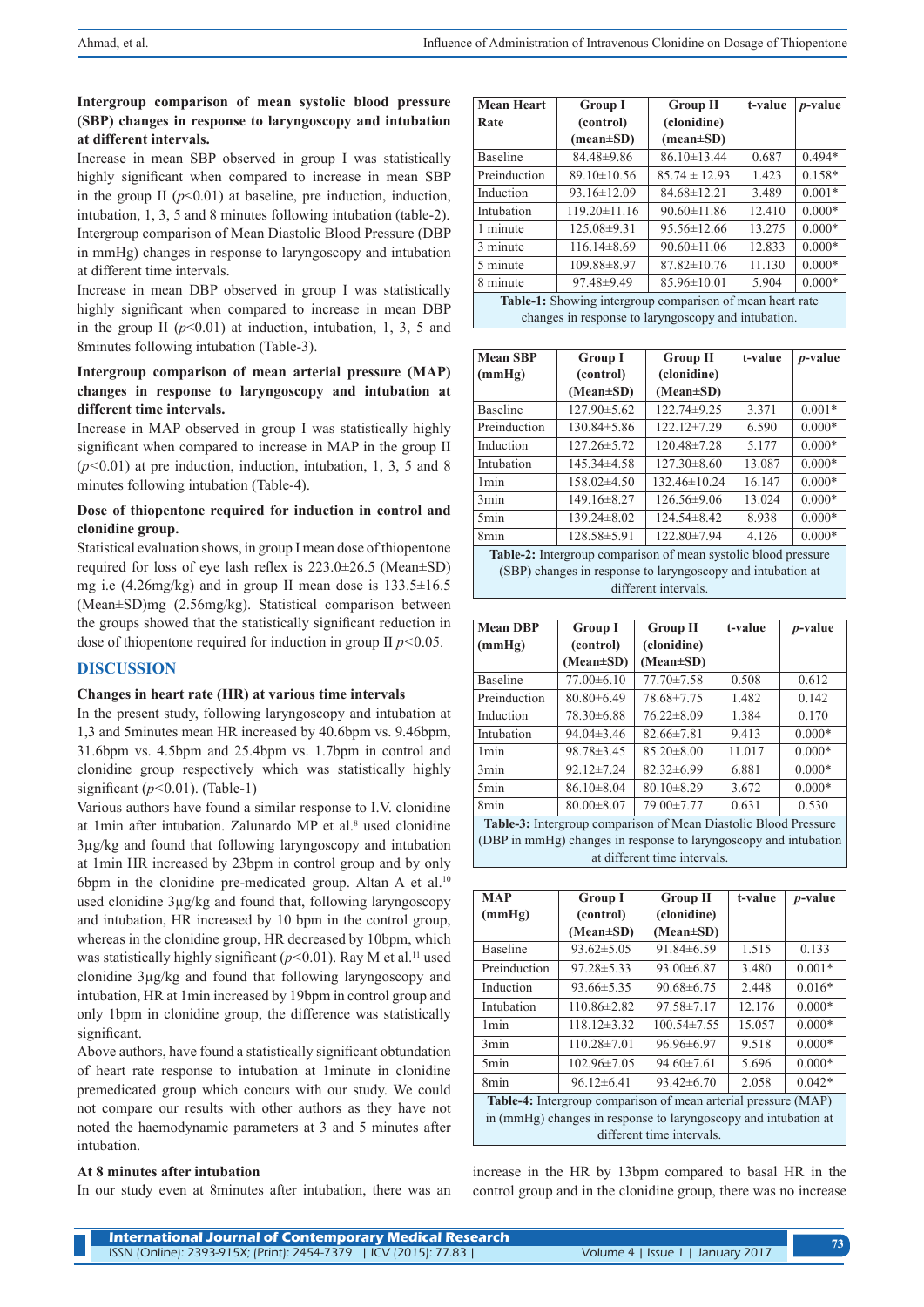in HR compared to basal value, this was statistically highly significant (*p<*0.01). (Table-1)

Ray M et al.<sup>11</sup> used clonidine 3µg/kg and found that, 10min following laryngoscopy and intubation HR increased by 9bpm in the control group and decreased by 16bpm in clonidine group, the difference was statistically significant  $(p \le 0.05)$ . Our study concurs with the study by Ray M et al.<sup>10</sup> at 1, 3 and 5minutes following laryngoscopy and intubation. We could not compare our result as they have not noted the haemodynamic parameters at 8minute.

In the control group there is a statistically significant increase in the heart rate occurred at various time intervals, at intubation and 1, 3, 5 and 8minutes after intubation with the maximum rise of 40.6bpm at 1minute after intubation (Table-1). Similar findings were also noted by Zalunardo MP et al.<sup>8</sup>, Altan A et al.<sup>10</sup>, Ray M et al.11 In the clonidine group a statistically significant increase in the heart rate occurred at 1 minute after intubation with rise of only 9.46bpm which is clinically not significant (Table-1). Similar findings were observed by Zalunardo MP et al.<sup>8</sup>

#### **Changes in systolic blood pressure (SBP) at various time intervals**

In the our study, following laryngoscopy and intubation at 1,3 and 5minutes after intubation SBP increased by 30.12mmHg vs. 9.72mmHg, 21.44mmHg vs. 3.82mmHg, 11.34mmHg vs. 1.8mmHg in control and clonidine group respectively which was statistically highly significant (*p<*0.01). (Table-2)

We could not compare our results with other investigators, as they have not documented separately the systolic blood pressure changes.

#### **Changes in diastolic blood pressure (DBP)**

In the our study, following laryngoscopy and intubation at 1,3 and 5minutes after intubation DBP increased by 21.78mmHg vs. 7.5mmHg, 15.12mmHg vs. 4.62mmHg, 8.4mmHg vs. 2.4mmHg in control and clonidine group respectively which was statistically highly significant (*p<*0.01). (Table-3)

When we compared the increased difference between the two groups at 1 minute after intubation the difference was statistically highly significant. $(p<0.01)$ . We could not compare our results with other investigators, as they have not documented separately the diastolic blood pressure changes.

#### **Changes in mean arterial pressure (MAP) at various time intervals**

In the our study, following laryngoscopy and intubation at 1, 3 and 5minutes after intubation in the control group MAP increased by 24.5mmHg vs. 8.7mmHg, 16.9mmHg vs. 5.1 mmHg, 9.4mmHg vs. 2.76mmHg in control and clonidine group respectively which was statistically highly significant (*p<*0.01). (Table-4)

Zalunardo MP et al. $8$  used clonidine  $3\mu g/kg$  and found that following laryngoscopy and intubation at 1minute, MAP increased by 37mmHg in the control group and only 5mmHg in the clonidine pre-medicated group. Altan A et al.<sup>10</sup> employed clonidine at a fixed dose of 3µg/kg found that 1minute after intubation, MAP increased by 16mmHg in control group, whereas in clonidine group MAP decreased by 10mmHg, which was statistically highly significant (*p<*0.05). Ray M et al.11 employed clonidine at a fixed dose of 3µg/kg found that 1minute after intubation MAP increased by 14mmHg in control group, whereas in clonidine group MAP decreased by 18mmHg, which was statistically highly significant (*p<*0.01). Above authors also found statistically significant obtundation of mean arterial pressure (MAP) response to intubation at 1minute, which concurs with our study. We could not compare our results with other authors as they have not noted the haemodynamic parameters at 3 and 5minutes.

#### **At 8 minutes after intubation**

At 8minutes after intubation, the increase in MAP in the control group was 2.6 mmHg and in the clonidine group increase in MAP was 1.58mmHg when compared with basal MAP, which is statistically not significant (*p* >0.05). (Table-4)

In control group at intubation, 1, 3 and 5minutes after intubation there was significant rise in mean arterial pressure which was statistically highly significant. Maximum rise in MAP was 24.5mmHg at 1minute after intubation. Similar findings were also noted by Zalunardo MP et al.<sup>8</sup>, Altan A et al<sup>10</sup>, Ray M et al.11 In the clonidine group a statistically significant increase in mean arterial pressure occurred at intubation and 1minute after intubation with maximum rise of only 8.7mmHg at 1minute after intubation which is clinically not significant. Similar findings were observed by Zalunardo MP et al.<sup>8</sup> Ray M et al.<sup>11</sup> used clonidine 3µg/kg and found that, 10minutes following laryngoscopy and intubation MAP increased by 4mmHg in the control group and decreased by 26mmHg in clonidine group, the difference was statistically significant (*p<*0.05).

Action of clonidine on cardiovascular system classified as peripheral and central. Peripherally it inhibits the noradrenaline release from presynaptic  $\alpha_2$ -adrenoreceptors at sympathetic nerve terminals causing vasorelaxation and this property contributes to bradycardiac effect of clonidine (reduced chronotropic drive). Centrally mediated mechanisms produce both hypotension and bradycardia. Mechanism involves inhibition of sympathetic outflow and the potentiation of parasympathetic nervous activity. Nucleus tractus solitarius (a site known to modulate autonomic control, including vagal activity) is an important central site for the action of clonidine where it activates post synaptic  $\alpha_2$ adrenoreceptors to reduce sympathetic outflow, other nuclei, including locus coerules, the dorsal motor nucleus of vagus and the nucleus reticularis lateralis also mediate hypotension and bradycardia and antiarrythmogenic actions. The ability of clonidine to decrease systemic blood pressure without paralysis of compensatory homeostatic reflexes is highly desirable. Renal blood flow and glomerular filtration rate are maintained in the presence of clonidine therapy.<sup>5</sup>

#### **Dose of Thiopentone required for induction**

We studied the total dose of thiopentone required for induction in each group. In control group dose of thiopentone required for induction was 223.0±26.5 (Mean±SD)mg i.e; (4.26mg/kg) and in clonidine group dose required was 133.5±16.5 (Mean±SD) mg i.e. (2.56 mg/kg) which was 40% less than control group. This was statistically highly and clinically significant (*p<*0.01). (Table-5)

Various authors have studied the effect of clonidine on thiopentone requirement for induction of anaesthesia. Leslie K et al.<sup>6</sup> , studied the effect of intravenous clonidine on the dose of thiopental required to induce anaesthesia. In this study the dose of thiopentone required for induction in control group was